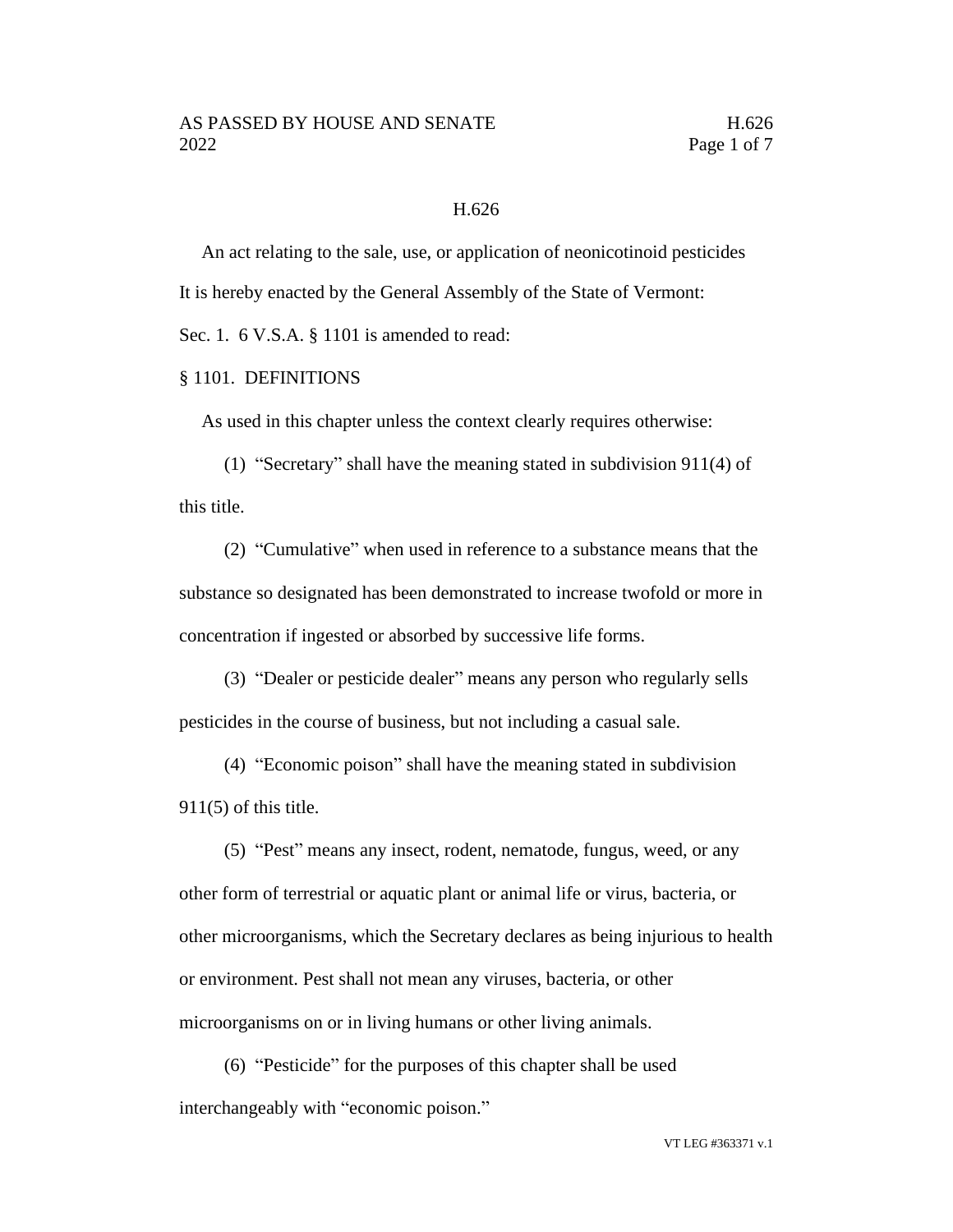(7) "Treated article" means a pesticide or class of pesticides exempt under 40 C.F.R. § 152.25(a) from regulation under the Federal Insecticide, Fungicide, and Rodenticide Act, 7 U.S.C. § 136-136y.

(8) "Neonicotinoid pesticide" means any economic poison containing a chemical belonging to the neonicotinoid class of chemicals.

(9) "Neonicotinoid treated article seeds" are treated article seeds that are treated or coated with a neonicotinoid pesticide.

Sec. 2. 6 V.S.A. § 1105a is amended to read:

§ 1105a. TREATED ARTICLES; POWERS OF SECRETARY; BEST

#### MANAGEMENT PRACTICES

(a) The Secretary of Agriculture, Food and Markets, upon the recommendation of the Agricultural Innovation Board, may adopt by rule:

(1) best management practices (BMPs), standards, procedures, and requirements relating to the sale, use, storage, or disposal of treated articles the use of which the Agricultural Innovation Board has determined will have a hazardous or long-term deleterious effect on the environment, presents a likely risk to human health, or is dangerous;

(2) requirements for the response to or corrective actions for exigent circumstances or contamination from a treated article that presents a threat to human health or the environment;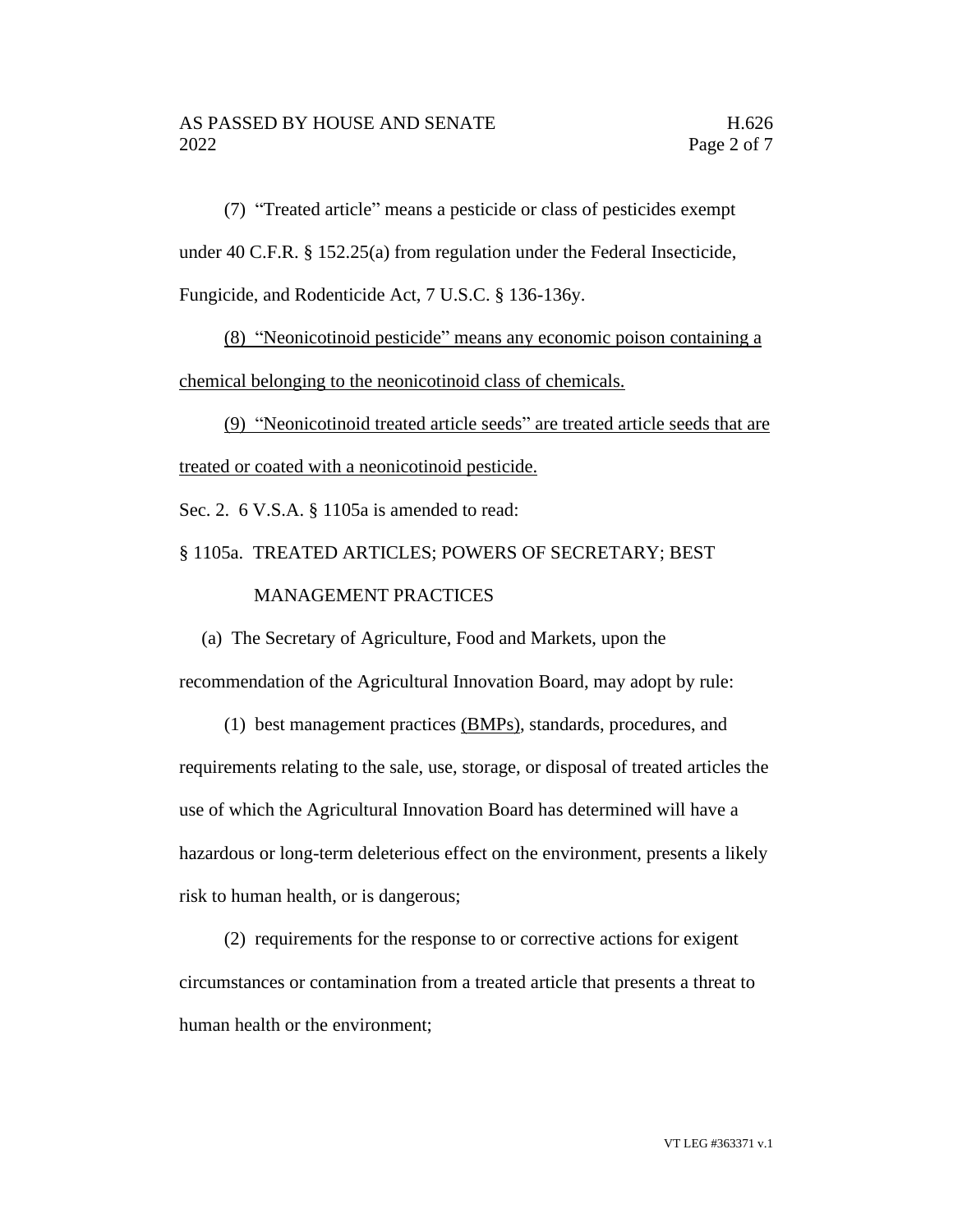#### AS PASSED BY HOUSE AND SENATE FOR THE H.626 2022 **Page 3 of 7**

(3) requirements for the examination or inspection of treated articles the use of which the Agricultural Innovation Board has determined will have a hazardous or long-term deleterious effect on the environment, presents a likely risk to human health, or is dangerous;

(4) requirements for persons selling treated articles to keep or make available to the Secretary records of sale of treated articles, and what treatments were received, the use of which the Agricultural Innovation Board has determined will have a hazardous or long-term deleterious effect on the environment, presents a likely risk to human health, or is dangerous; or

(5) requirements for reporting of incidents resulting from accidental contamination from or misuse of treated articles the use of which the Agricultural Innovation Board has determined will have a hazardous or longterm deleterious effect on the environment, presents a likely risk to human health, or is dangerous.

(b) At least 30 days prior to prefiling a rule authorized under subsection (a) or subsection (c) of this section with the Interagency Committee on Administrative Rules under 3 V.S.A. § 837, the Secretary shall submit a copy of the draft rule to the Senate Committee on Agriculture and the House Committee on Agriculture and Forestry for review.

(c)(1) Under subsection (a) of this section, the Secretary of Agriculture, Food and Markets, after consultation with the Agricultural Innovation Board,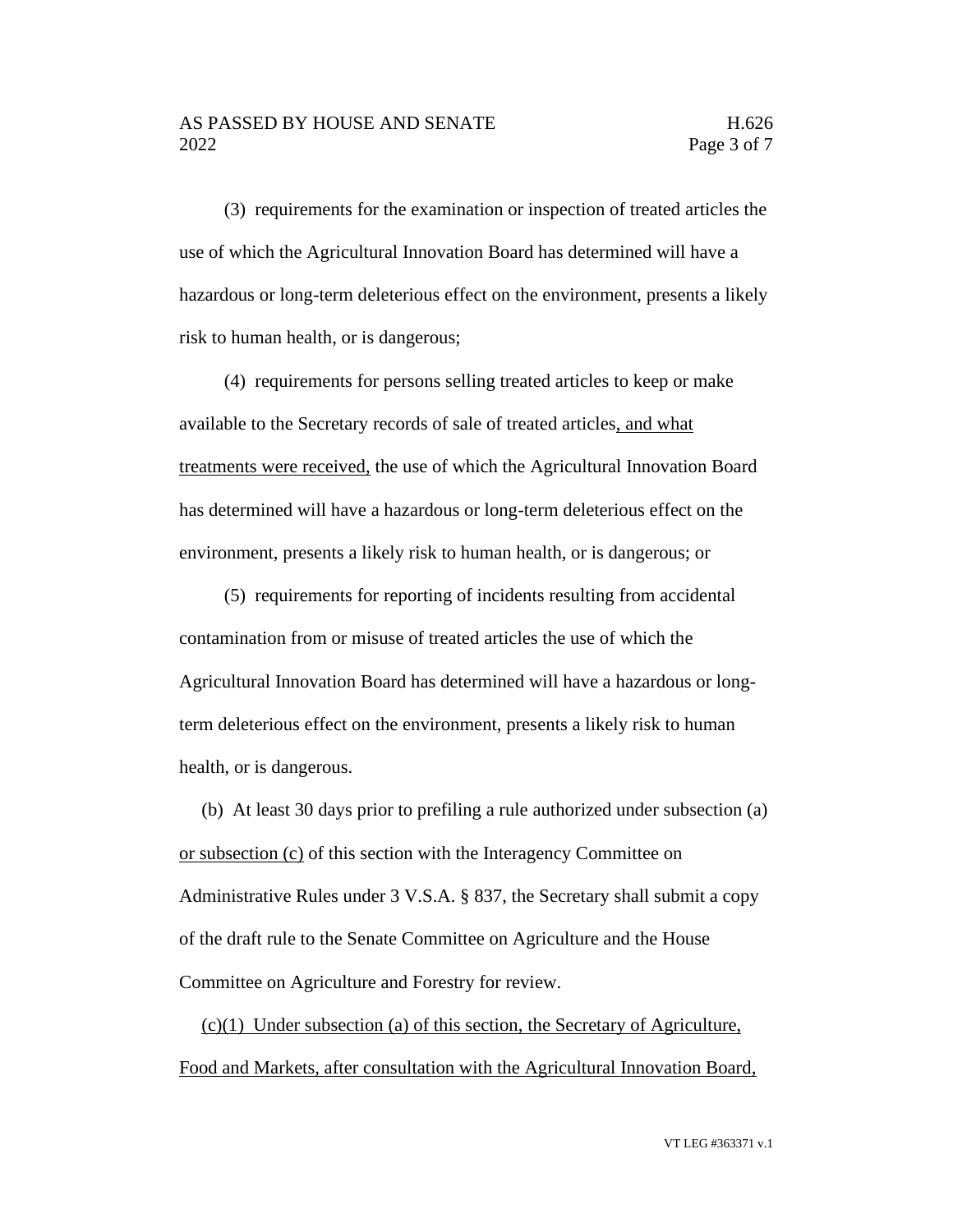shall adopt by rule BMPs for the use in the State of neonicotinoid treated article seeds. In developing the rules with the Agricultural Innovation Board, the Secretary shall address:

(A) establishment of threshold levels of pest pressure required prior to use of neonicotinoid treated article seeds;

(B) availability of nontreated article seeds that are not neonicotinoid treated article seeds;

(C) economic impact from crop loss as compared to crop yield when neonicotinoid treated article seeds are used;

(D) relative toxicities of different neonicotinoid treated article seeds and the effects of neonicotinoid treated article seeds on human health and the environment;

(E) surveillance and monitoring techniques for in-field pest pressure;

(F) ways to reduce pest harborage from conservation tillage

practices; and

(G) criteria for a system of approval of neonicotinoid treated article seeds.

(2) In implementing the rules required under this subsection, the Secretary of Agriculture, Food and Markets shall work with farmers, seed companies, and other relevant parties to ensure that farmers have access to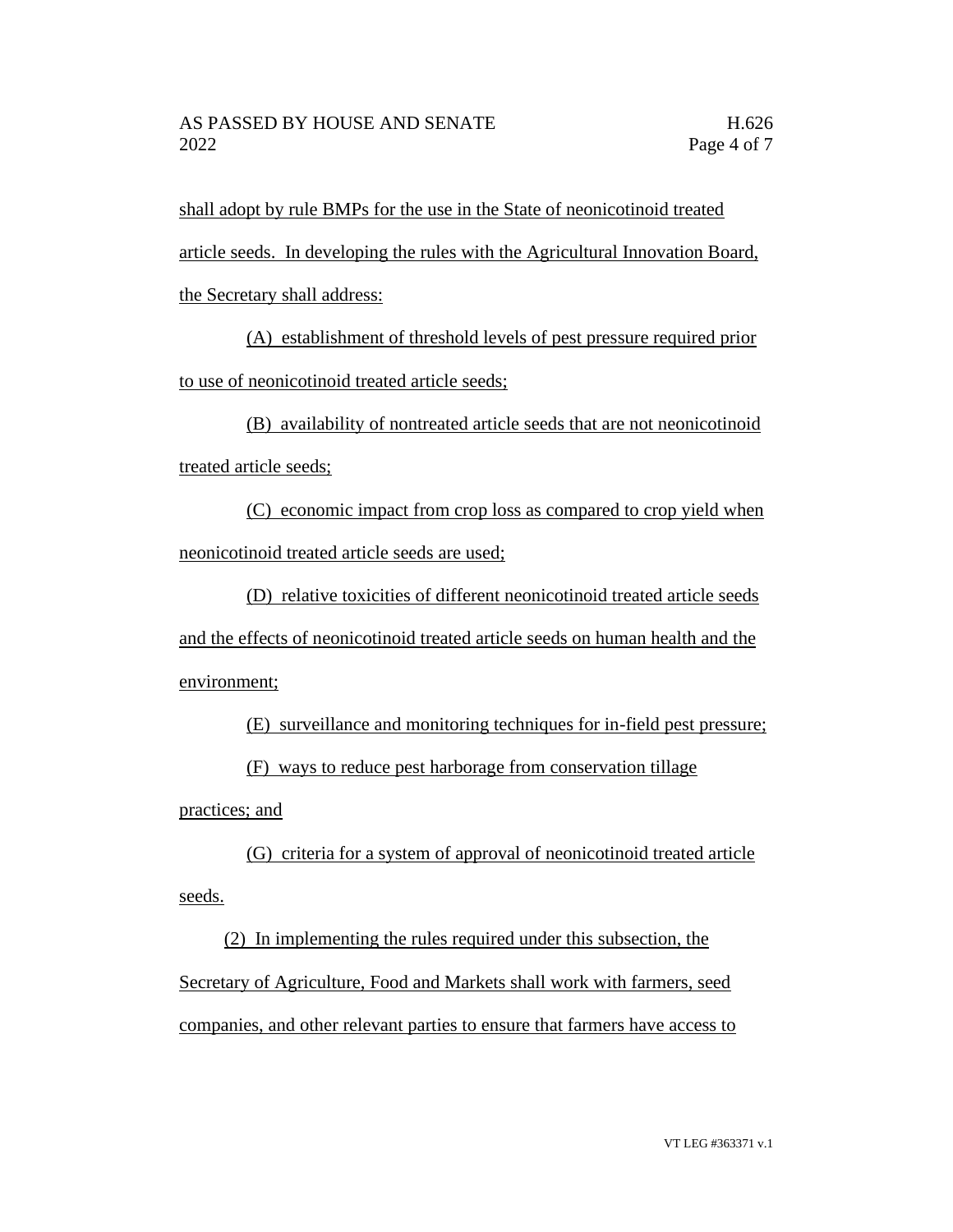## AS PASSED BY HOUSE AND SENATE FOR THE H.626 2022 **Page 5 of 7**

appropriate varieties and amounts of untreated seed or treated seed that are not

neonicotinoid treated article seeds.

Sec. 3. 6 V.S.A. § 3036 is added to read:

# § 3036. MONITORING OF POLLINATOR HEALTH

The Secretary of Agriculture, Food and Markets shall monitor managed

pollinator health to establish pollinator health benchmarks for Vermont,

including:

- (1) presence of pesticides in hives;
- (2) mite pressure;
- (3) disease pressure;
- (4) mite control methods;
- (5) genetic influence on survival;
- (6) winter survival rate; and
- (7) forage availability.

## Sec. 4. IMPLEMENTATION; REPORT; RULEMAKING

(a) On or before March 1, 2024, the Secretary of Agriculture, Food, and Markets shall submit to the Senate Committee on Agriculture and the House Committee on Agriculture and Forestry a copy of the proposed rules required to be adopted under 6 V.S.A. § 1105a.

(b) The Secretary of Agriculture shall not file the final proposal of the rules required by 6 V.S.A. § 1105a under 3 V.S.A. § 841 until at least 90 days from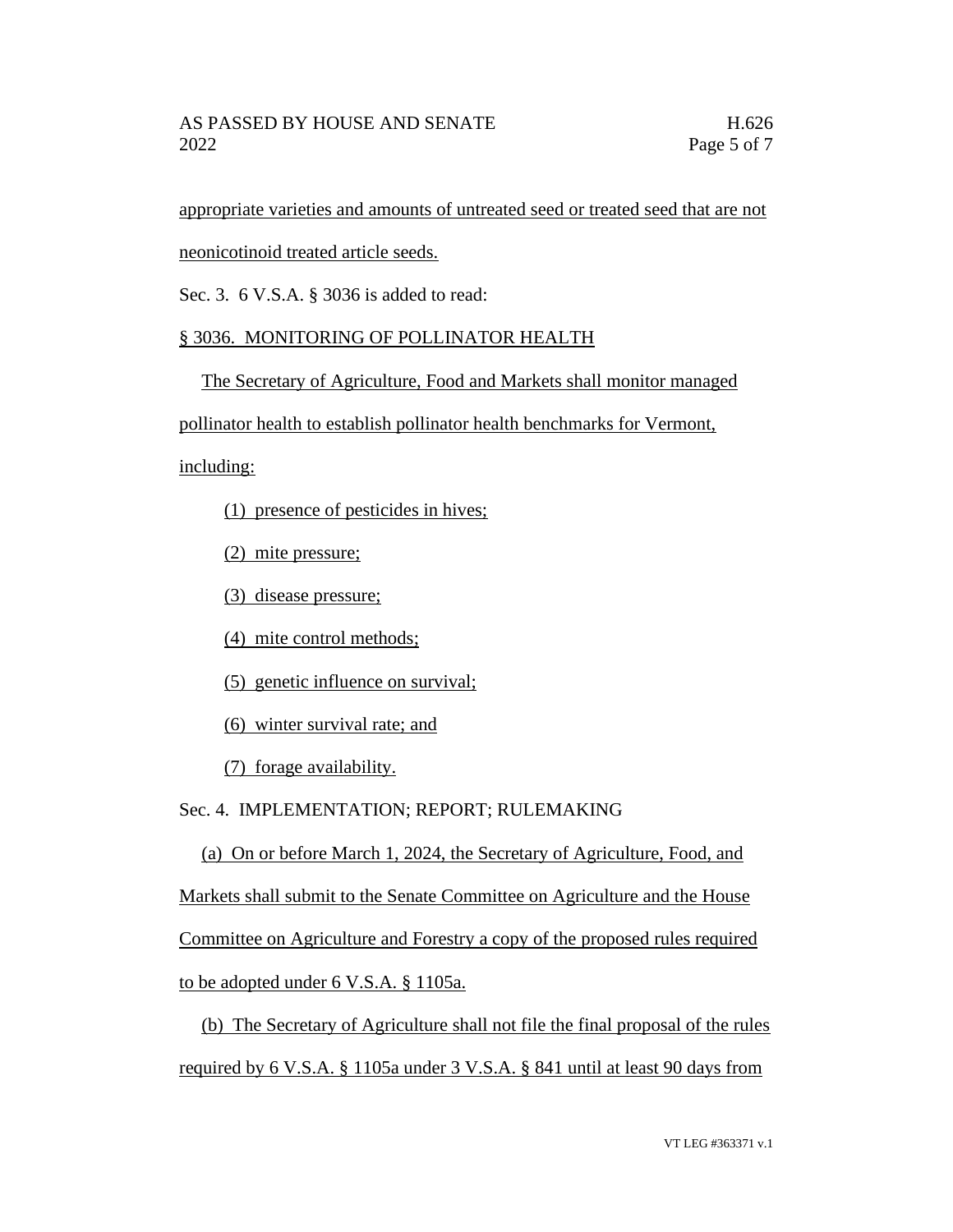submission of the proposed rules to the General Assembly under subsection (a) of this section or July 1, 2024, which ever shall occur first.

Sec. 5. REVIEW AND REPORT ON BMPS FOR TREATED ARTICLE **SEEDS** 

On or before February 15, 2023, the Agricultural Innovation Board shall submit to the Senate Committee on Agriculture and the House Committee on Agriculture and Forestry a written report regarding whether best management practices (BMPs) should be adopted for the use of treated article seeds that are not neonicotinoid treated article seeds. The report shall include:

(1) a summary of the Agricultural Innovation Board's review of treated article seeds that are not neonicotinoid treated article seeds, including identification of treated article seeds that may have adverse effects on human health or the environment;

(2) a recommendation of whether BMPs for treated article seeds that are not neonicotinoid treated article seeds should be adopted and whether they should be adopted by rule; and

(3) proposed BMPs for treated article seeds that are not neonicotinoid treated article seeds.